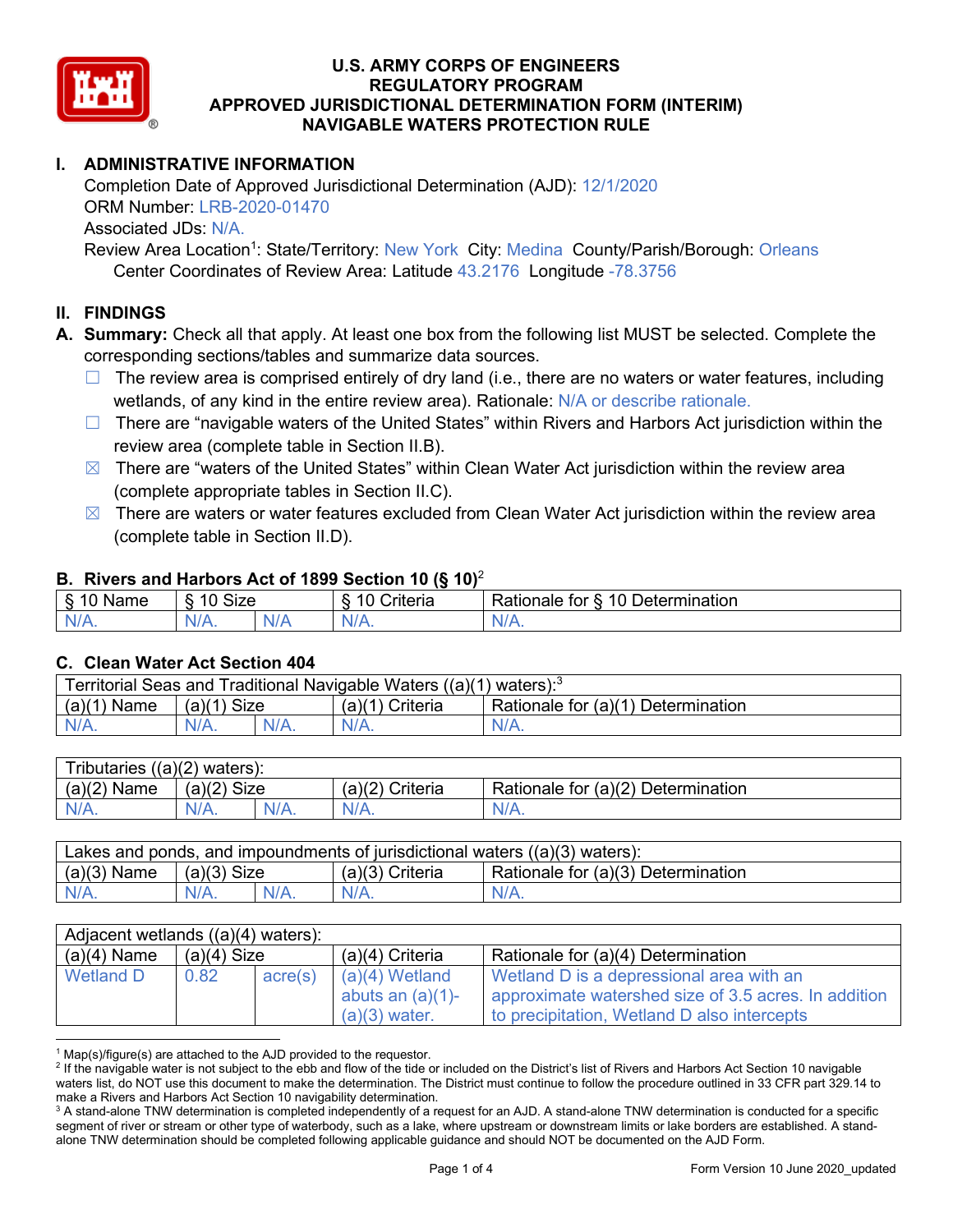

| Adjacent wetlands $((a)(4)$ waters): |               |  |                 |                                                                                                                                                                                                                                                                                                                                                                                                                                                                                                                                                                                                                                                                                                                                                                                                                                                                                                                                                                                                                                                                                                                                                                                                                                                                                                                                                                                                                                                                                                                                                                                                                                                                                                                                                                                                                                                                                                                                                                                                                                                                                                                       |  |  |
|--------------------------------------|---------------|--|-----------------|-----------------------------------------------------------------------------------------------------------------------------------------------------------------------------------------------------------------------------------------------------------------------------------------------------------------------------------------------------------------------------------------------------------------------------------------------------------------------------------------------------------------------------------------------------------------------------------------------------------------------------------------------------------------------------------------------------------------------------------------------------------------------------------------------------------------------------------------------------------------------------------------------------------------------------------------------------------------------------------------------------------------------------------------------------------------------------------------------------------------------------------------------------------------------------------------------------------------------------------------------------------------------------------------------------------------------------------------------------------------------------------------------------------------------------------------------------------------------------------------------------------------------------------------------------------------------------------------------------------------------------------------------------------------------------------------------------------------------------------------------------------------------------------------------------------------------------------------------------------------------------------------------------------------------------------------------------------------------------------------------------------------------------------------------------------------------------------------------------------------------|--|--|
| $(a)(4)$ Name                        | $(a)(4)$ Size |  | (a)(4) Criteria | Rationale for (a)(4) Determination                                                                                                                                                                                                                                                                                                                                                                                                                                                                                                                                                                                                                                                                                                                                                                                                                                                                                                                                                                                                                                                                                                                                                                                                                                                                                                                                                                                                                                                                                                                                                                                                                                                                                                                                                                                                                                                                                                                                                                                                                                                                                    |  |  |
|                                      |               |  |                 | groundwater during the late winter to early summer<br>months. During the November 19, 2020 site visit a<br>small amount of surface water was observed,<br>approximately 2-3 inches deep covering<br>approximately 50-75 square feet. The remainder of<br>Wetland D had no surface water. Onsite<br>observations (water lines and moss trimlines)<br>indicate water fills this wetland to a depth of<br>approximately 24-30 inches. CONNECTExplorer<br>aerial imagery from April 22, 2005, May 10, 2016,<br>April 17, 2020 confirmed this conclusion as each<br>image showed Wetland D inundated with water.<br>Onsite observations, aerial imagery, and the small<br>watershed size indicates that Wetland D is<br>seasonally inundated during the time of year when<br>groundwater is closest to the surface – indicating a<br>groundwater influence. While onsite, Wetland D was<br>observed to be bounded on the north by railroad<br>tracks. However, there was a culvert directly<br>connecting Wetland D to an unnamed intermittent<br>tributary which was fed by the culvert and flows<br>north and emptied into the NYS Barge Canal. There<br>was evidence that water flowed through the culvert<br>at least once in a typical year. At the time of the site<br>visit the tributary was dry. However, the<br><b>CONNECTExplorer aerial images show water</b><br>present within this tributary. This supports the case<br>that water flows through the railroad culvert once in<br>a typical year, and that this tributary receives<br>groundwater from at least Wetland D and has more<br>than ephemeral flow. To further document this<br>conclusion, the dates for each of the<br><b>CONNECTExplorer aerial images were analyzed</b><br>using the Antecedent Precipitation Tool (APT) to<br>determine whether precipitation was above, below,<br>or normal for that time of year. The APT indicates<br>that for the 2005 and 2020 aerial images<br>precipitation was normal and for the 2016 image<br>precipitation was drier than normal. This further<br>supports the case that Wetland D and the offsite |  |  |
|                                      |               |  |                 | tributary are influenced by groundwater and not just<br>precipitation. Aerial imagery dating as far back as<br>1972 shows the offsite tributary. Therefore, it has<br>been determined that the offsite tributary is an $a(2)$                                                                                                                                                                                                                                                                                                                                                                                                                                                                                                                                                                                                                                                                                                                                                                                                                                                                                                                                                                                                                                                                                                                                                                                                                                                                                                                                                                                                                                                                                                                                                                                                                                                                                                                                                                                                                                                                                         |  |  |
|                                      |               |  |                 | intermittent tributary and that Wetland D is an<br>abutting a(4) water.                                                                                                                                                                                                                                                                                                                                                                                                                                                                                                                                                                                                                                                                                                                                                                                                                                                                                                                                                                                                                                                                                                                                                                                                                                                                                                                                                                                                                                                                                                                                                                                                                                                                                                                                                                                                                                                                                                                                                                                                                                               |  |  |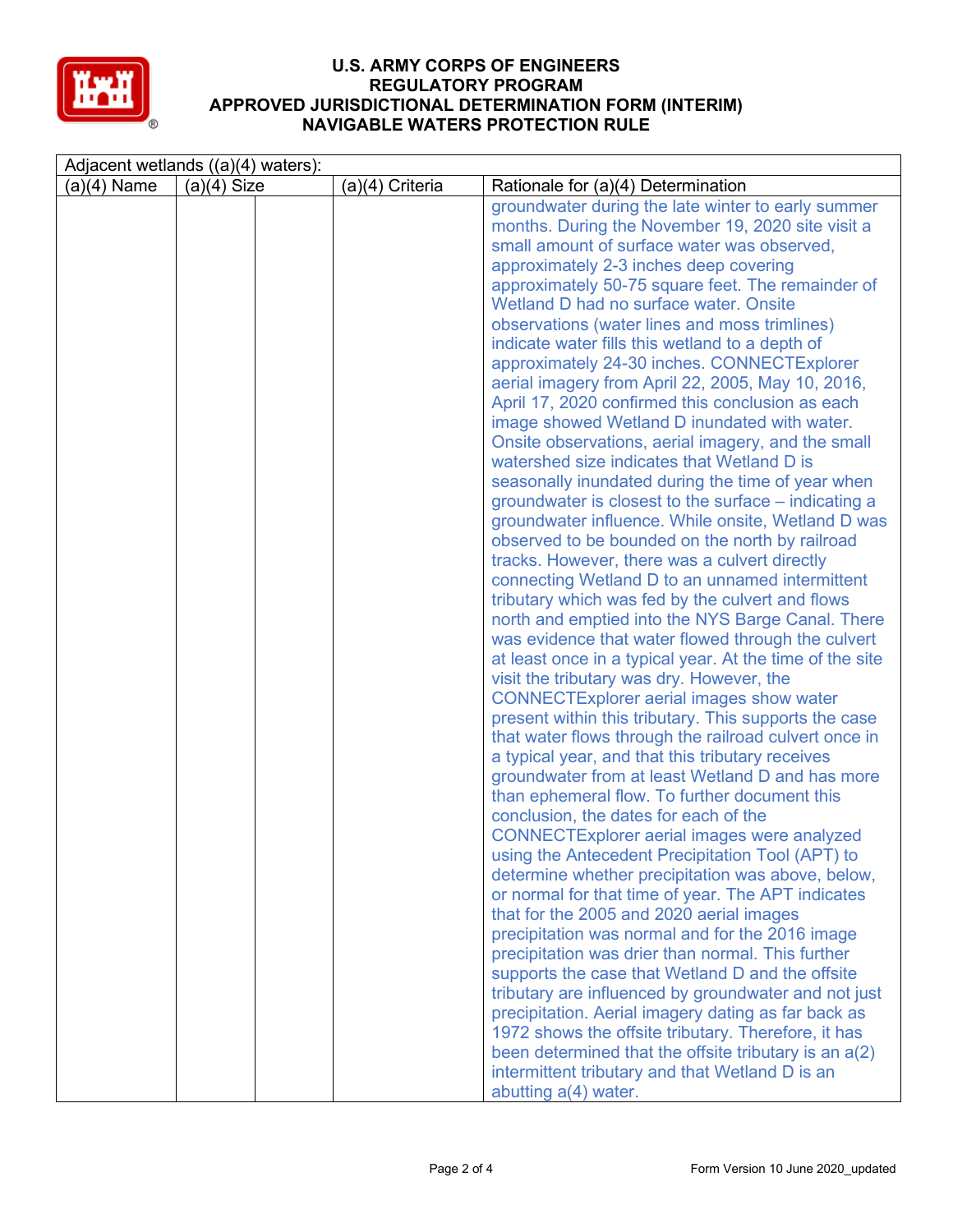

# **D. Excluded Waters or Features**

| Excluded waters $((b)(1) - (b)(12))$ : <sup>4</sup> |                              |                  |                                    |                                                                                                                                                                                                                                                                                                                                                                                                                                                                                                                                                                                                                                               |  |  |
|-----------------------------------------------------|------------------------------|------------------|------------------------------------|-----------------------------------------------------------------------------------------------------------------------------------------------------------------------------------------------------------------------------------------------------------------------------------------------------------------------------------------------------------------------------------------------------------------------------------------------------------------------------------------------------------------------------------------------------------------------------------------------------------------------------------------------|--|--|
| <b>Exclusion Name</b>                               | <b>Exclusion Size</b>        |                  | Exclusion <sup>5</sup>             | Rationale for Exclusion Determination                                                                                                                                                                                                                                                                                                                                                                                                                                                                                                                                                                                                         |  |  |
| Wetlands A, B<br>and C                              | 2.77.<br>1.85<br>and<br>0.17 | $\text{acre}(s)$ | $(b)(1)$ Non-<br>adjacent wetland. | Wetlands A, B and C do not meet any of the four<br>criteria that would make an (a)(4) adjacent water<br>subject to jurisdiction under Section 404 of the<br><b>Clean Water Act. These wetlands were</b><br>circumnavigated during the site visit. No defined<br>channels/tributaries/ditches were observed<br>flowing from these wetlands to any $(a)(1-3)$<br>water. Based on site observations there is no<br>evidence that the nearest a(1-3) water would<br>flood any of the wetland area at least once<br>during a typical year. Also, there are no natural<br>berms or the like located between any a(1-3)<br>water and these wetlands. |  |  |

| Excluded waters $((b)(1) - (b)(12))$ : <sup>6</sup> |                       |                  |                                                                                                                                                                                                       |                                                                                                                                                                                                                                                                                                                                                                                                                                                                                                                                                                                                                                                                                                                                                               |  |
|-----------------------------------------------------|-----------------------|------------------|-------------------------------------------------------------------------------------------------------------------------------------------------------------------------------------------------------|---------------------------------------------------------------------------------------------------------------------------------------------------------------------------------------------------------------------------------------------------------------------------------------------------------------------------------------------------------------------------------------------------------------------------------------------------------------------------------------------------------------------------------------------------------------------------------------------------------------------------------------------------------------------------------------------------------------------------------------------------------------|--|
| <b>Exclusion Name</b>                               | <b>Exclusion Size</b> |                  | Exclusion <sup>7</sup>                                                                                                                                                                                | <b>Rationale for Exclusion Determination</b>                                                                                                                                                                                                                                                                                                                                                                                                                                                                                                                                                                                                                                                                                                                  |  |
| <b>Stormwater</b><br>Pond                           | 0.28                  | $\text{acre}(s)$ | (b)(10)<br><b>Stormwater</b><br>control feature<br>constructed or<br>excavated in<br>upland or in a<br>non-jurisdictional<br>water to convey,<br>treat, infiltrate, or<br>store stormwater<br>runoff. | This feature was constructed in for the express<br>purpose of treating stormwater. It is a<br>rectangular-shaped feature located immediately<br>adjacent to an existing industrial building and<br>parking lot. It has a constructed concrete inlet<br>and outlet structures. Furthermore, this feature<br>does not appear in the 1972 aerial image of the<br>area, but then appears, along with the adjacent<br>industrial building and parking lot as currently<br>situated, in aerial imagery starting in 1992. There<br>were no observed stream channels entering nor<br>exiting the structure and none are readily<br>apparent in historic aerials. As such, it has been<br>determined that Tributary B is b(10) excluded<br>stormwater control feature. |  |

## **III. SUPPORTING INFORMATION**

- **A. Select/enter all resources** that were used to aid in this determination and attach data/maps to this document and/or references/citations in the administrative record, as appropriate.
	- $\boxtimes$  Information submitted by, or on behalf of, the applicant/consultant: Federal Wetland Delineation Report for Bernz-O-Matic Drive, prepared for B360 Holdings LLC, prepared by BME Associates, October 2020.
- <sup>4</sup> Some excluded waters, such as (b)(2) and (b)(4), may not be specifically identified on the AJD form unless a requestor specifically asks a Corps district to do so. Corps districts may, in case-by-case instances, choose to identify some or all of these waters within the review area.

 $5$  Because of the broad nature of the (b)(1) exclusion and in an effort to collect data on specific types of waters that would be covered by the (b)(1) exclusion, four sub-categories of (b)(1) exclusions were administratively created for the purposes of the AJD Form. These four sub-categories are not new exclusions, but are simply administrative distinctions and remain (b

<sup>&</sup>lt;sup>6</sup> Some excluded waters, such as (b)(2) and (b)(4), may not be specifically identified on the AJD form unless a requestor specifically asks a Corps district to do so. Corps districts may, in case-by-case instances, choose to identify some or all of these waters within the review area.

<sup>&</sup>lt;sup>7</sup> Because of the broad nature of the (b)(1) exclusion and in an effort to collect data on specific types of waters that would be covered by the (b)(1) exclusion, four sub-categories of (b)(1) exclusions were administratively created for the purposes of the AJD Form. These four sub-categories are not new exclusions, but are simply administrative distinctions and remain (b)(1) exclusions as defined by the NWPR.